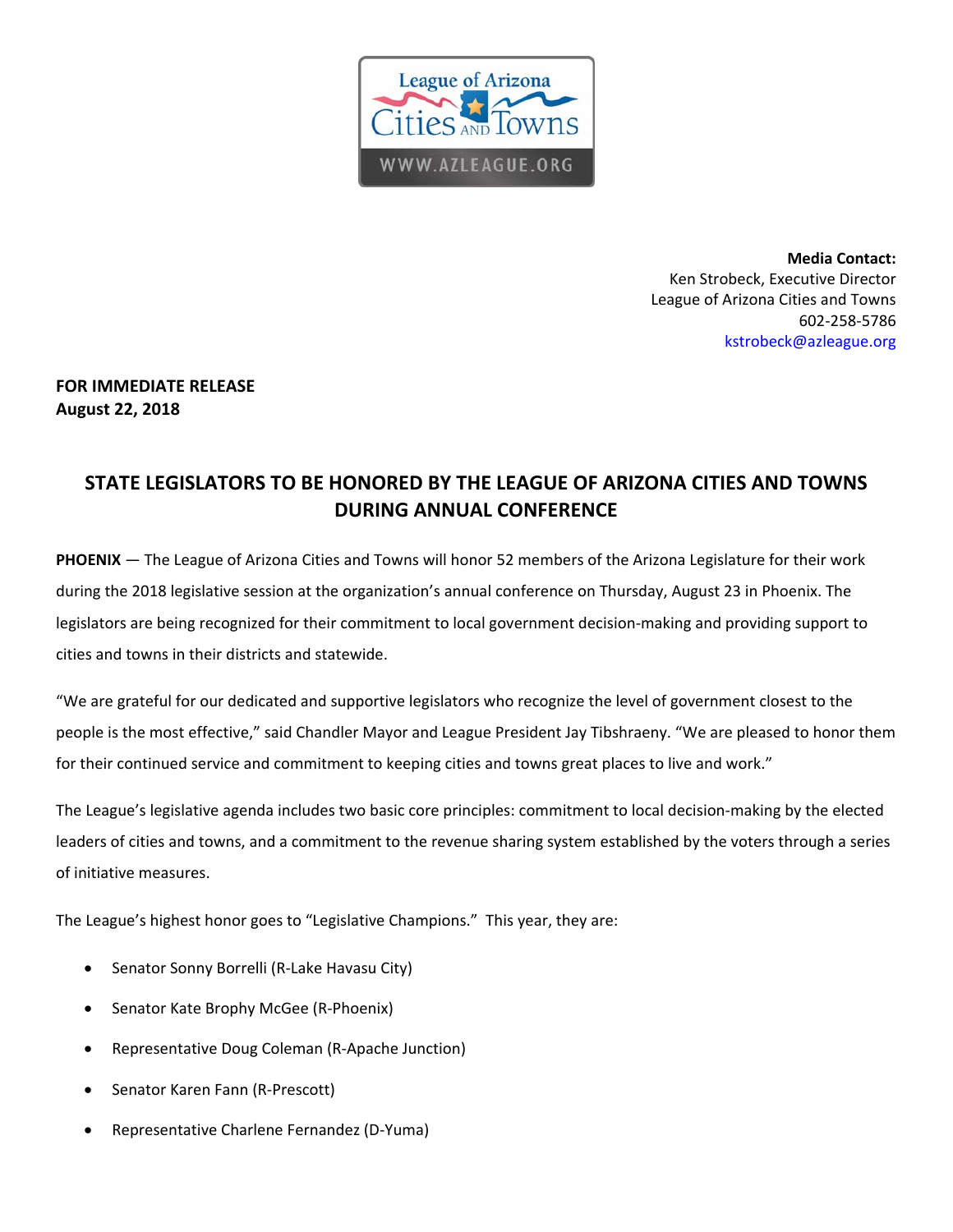

- Representative Randy Friese (D‐Tucson)
- Senator Katie Hobbs (D‐Phoenix)
- Senator Lisa Otondo (D‐Yuma)
- Senator Martin Quezada (D‐Glendale)
- Representative Rebecca Rios (D‐Phoenix)
- Senator Bob Worsley (R‐Mesa)

Additionally, these legislators are being recognized as "Friends of Cities and Towns."

- Representative Lela Alston (D-Phoenix)
- Representative Richard Andrade (D‐Glendale)
- Representative Brenda Barton (R‐Payson)
- Representative Wenona Benally (D‐Window Rock)
- Representative Isela Blanc (D‐Tempe)
- Senator Sean Bowie (D‐Phoenix)
- Senator David Bradley (D‐Tucson)
- Representative Kelli Butler (D‐Paradise Valley)
- Senator Olivia Cajero Bedford (D‐Tucson)
- Representative Noel Campbell (R‐Prescott)
- Representative Ken Clark (D‐Phoenix)
- Representative Todd Clodfelter (R‐Tucson)
- Senator Lupe Contreras (D‐Avondale)
- Senator Andrea Dalessandro (D‐Green Valley)
- Representative Eric Descheenie (D‐Chinle)
- Representative Timothy Dunn (R‐Yuma)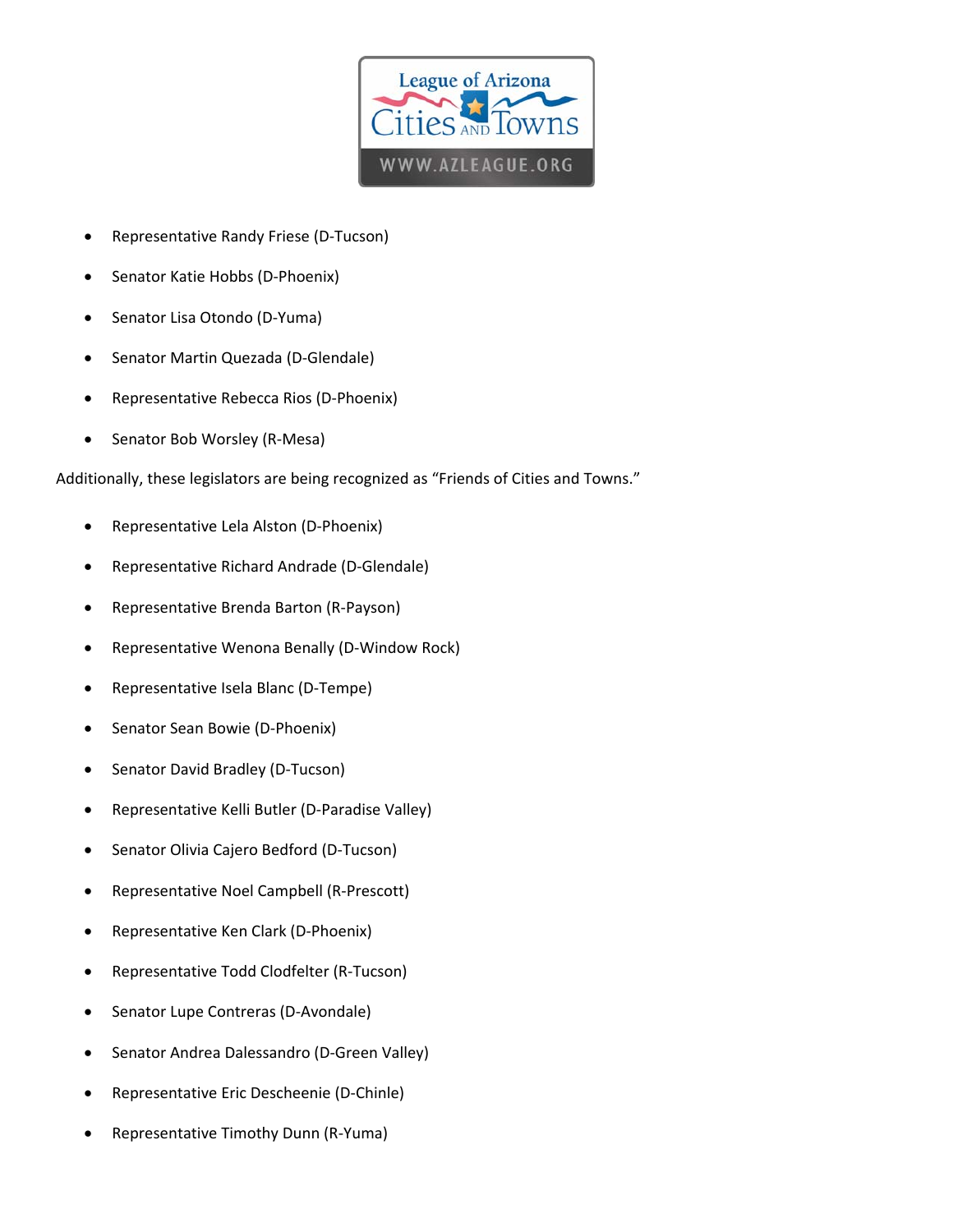

- Representative Kirsten Engel (D‐Tucson)
- Representative Mitzi Epstein (D‐Tempe)
- Representative Diego Espinoza (D‐Tolleson)
- Senator Steve Farley (D‐Tucson)
- Representative Rosanna Gabaldón (D‐Green Valley)
- Representative Sally Ann Gonzales (D‐Tucson)
- Senator Rick Gray (R‐Sun City)
- Representative Pamela Powers Hannley (D‐Tucson)
- Representative Drew John (R‐Safford)
- Senator John Kavanagh (R‐Fountain Hills)
- Representative David Livingston (R‐Peoria)
- Representative Ray Martinez (D‐Phoenix)
- Senator Juan Mendez (D‐Tempe)
- Senator Robert Meza (D‐Phoenix)
- Senator Catherine Miranda (D‐Phoenix)
- Representative Tony Navarrete (D‐Phoenix)
- Senator Jamescita Peshlakai (D‐Window Rock)
- Representative Gerae Peten (D‐Goodyear)
- Senator Frank Pratt (R‐Casa Grande)
- Representative Marcario Saldate (D‐Tucson)
- Representative Athena Salman (D‐Tempe)
- Representative T.J. Shope (R‐Coolidge)
- Representative Michelle Udall (R‐Mesa)